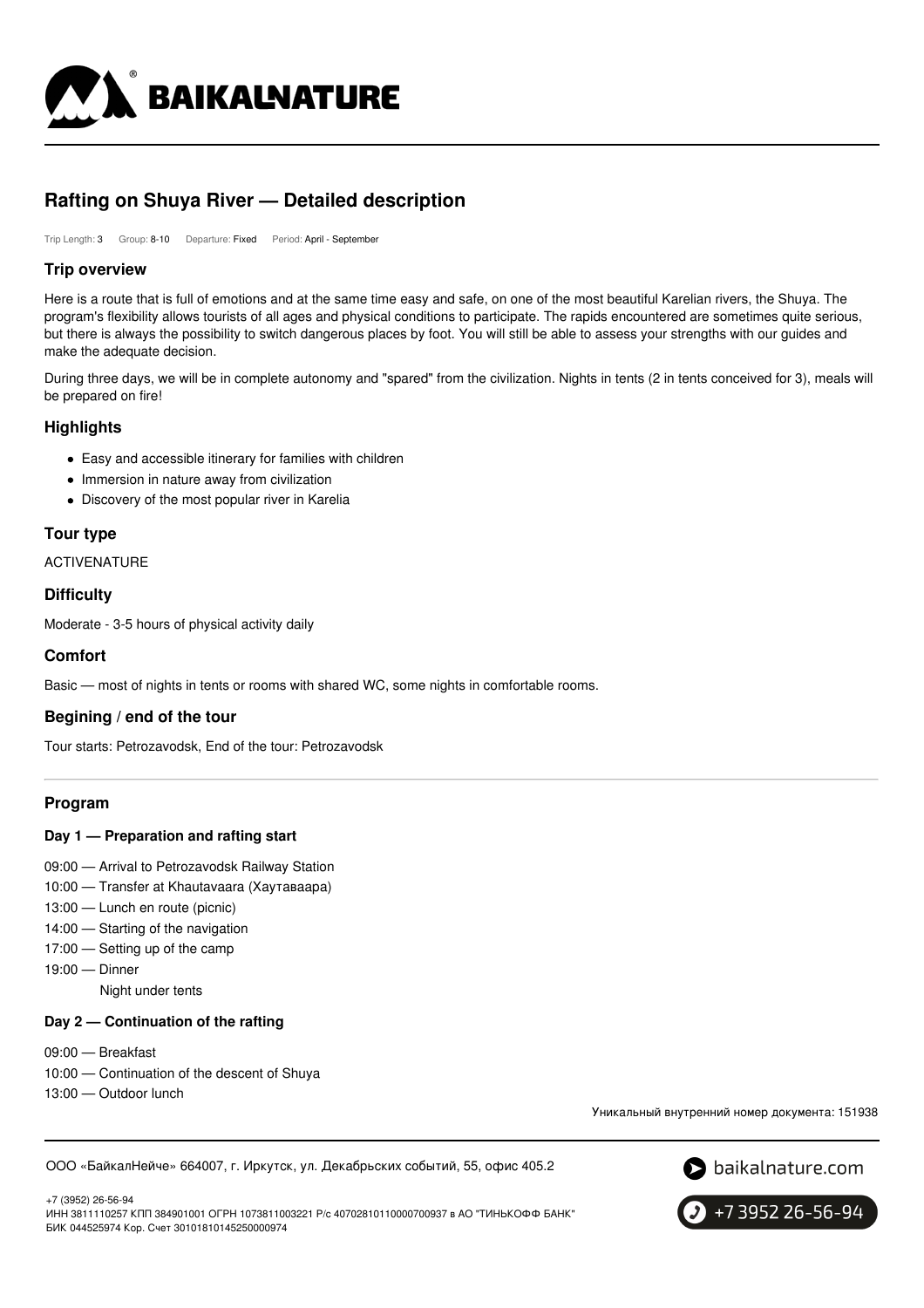

16:00 — setting up of the camp

- 19:00 Dinner near the fire
	- Night under tents

#### **Day 3 — Return to Petrozavodsk**

09:00 — Breakfast 10:00 — Rafting 13:00 — Lunch (picnic) 14:00 — Transfer to Petrozavodsk 17:30 — Arrival to Petrozavodsk

#### **Departures**

| <b>Start</b> | End        | Basic price per person |
|--------------|------------|------------------------|
| 30.04.2022   | 02.05.2022 | 17400.00 RUB           |
| 07.05.2022   | 09.05.2022 | 17400.00 RUB           |
| 27.05.2022   | 29.05.2022 | 17400.00 RUB           |
| 03.06.2022   | 05.06.2022 | 17400.00 RUB           |
| 11.06.2022   | 13.06.2022 | 17400.00 RUB           |
| 17.06.2022   | 19.06.2022 | 17400.00 RUB           |
| 24.06.2022   | 26.06.2022 | 17400.00 RUB           |
| 01.07.2022   | 03.07.2022 | 17400.00 RUB           |
| 08.07.2022   | 10.07.2022 | 17400.00 RUB           |
| 15.07.2022   | 17.07.2022 | 17400.00 RUB           |
| 22.07.2022   | 24.07.2022 | 17400.00 RUB           |
| 29.07.2022   | 31.07.2022 | 17400.00 RUB           |
| 05.08.2022   | 07.08.2022 | 17400.00 RUB           |
| 12.08.2022   | 14.08.2022 | 17400.00 RUB           |
| 19.08.2022   | 21.08.2022 | 17400.00 RUB           |
| 26.08.2022   | 28.08.2022 | 17400.00 RUB           |
| 02.09.2022   | 04.09.2022 | 17400.00 RUB           |
| 09.09.2022   | 11.09.2022 | 17400.00 RUB           |
| 16.09.2022   | 18.09.2022 | 17400.00 RUB           |

## **Note**

Уникальный внутренний номер документа: 151938

ООО «БайкалНейче» 664007, г. Иркутск, ул. Декабрьских событий, 55, офис 405.2

S baikalnature.com

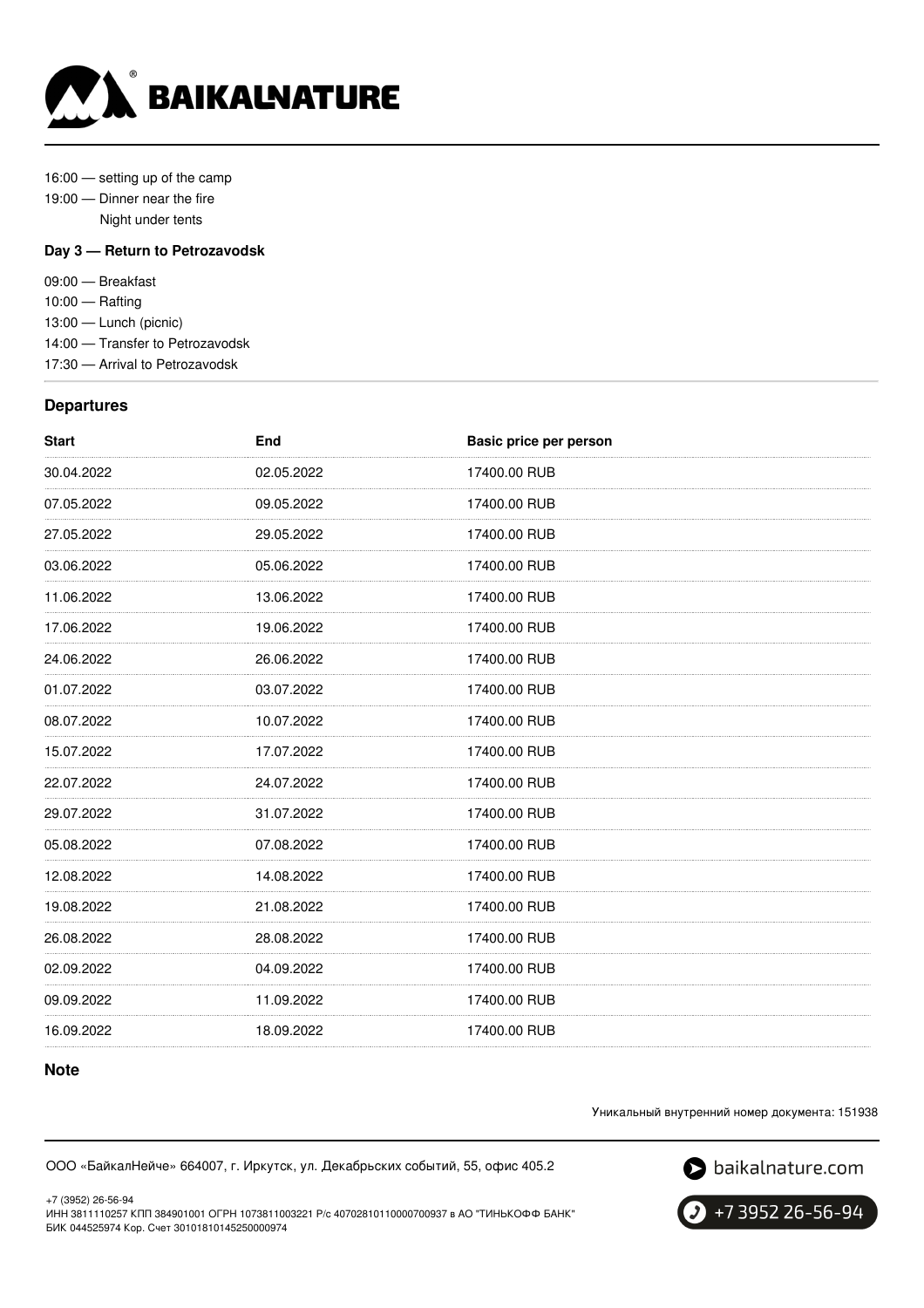

Breakfast the first day and dinner the last days are not included. If you need some extra equipement, please, contact us about the rent. Train tickets are available as an option, please, ask us.

#### **What's included**

#### **Price includes**

- Russian-speaking guide services
- Transport as per itinerary
- Meals
- Camping outfit rental
- Dry bag rental
- Raft and equipment rental

# **Recommended checklist**

## **Price does not include**

- English-speaking guide services
- Medical insurance
- Railway tickets
- Sleeping bag rental

**Sunglasses** Raincoat or wind and waterproof shell jacket (with hood !) Large 60 litres backpack POLARTEC or similar pullover **Shorts** T-shirts Socks Cap or hat to protect against sun Sunscreen for skin and lips Fleece jacket or warm sweater Thick socks Towel Swimsuit Important travel documents: Passport and visa, original or electronic airplane tickets (with a sets of photocopies kept separately), bank card Photo / video camera Flip-flop or kayak shoes 1 or 2 thermal lightweight sweater(s)

#### **Meals**

If you are a vegetarian or have any particular preferences, please let us know, so we could adapt the menu.

Lunch cooked on an open fire.

Breakfast and dinner prepared on fire, bivouac. Lunch at the picnic, hot water in thermos.

#### **Visa**

You need a tourist visa to travel to Russia. It can be issued for a maximum period of 30 days. Your passport has to be valid for at least six months after the expiry date of your visa and to have at least two blank pages.

BaikalNature offers visa support and has created "BaikalNature letter of invitation" package. If you buy a BaikalNature tour, this package is absolutely free; when you buy any other BaikalNature service, you will have to pay for this package. For more information please conact your nearest Russian Embassy or Visa Application Center.

#### **Money**

The Russian currency is ruble. In all cities and many large villages of Russia, you can easily withdraw rubles, using a Visa or MasterCard, from ATMs, located in banks, department stores or hotel lobbies, some of them are open 24 hours a day. If you have euros or dollars with

Уникальный внутренний номер документа: 151938

ООО «БайкалНейче» 664007, г. Иркутск, ул. Декабрьских событий, 55, офис 405.2